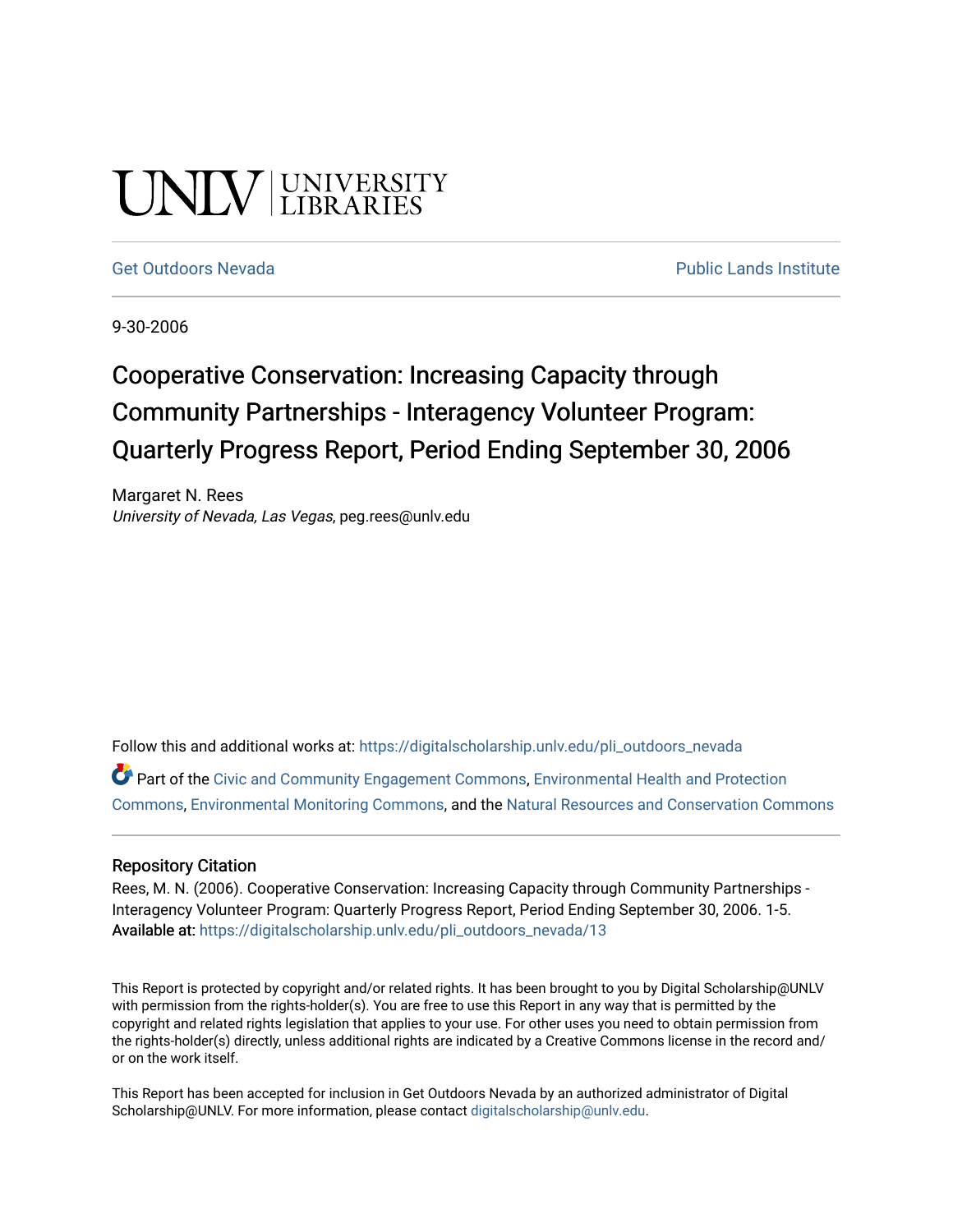

### **QUARTERLY PROGRESS REPORT**

University of Nevada, Las Vegas Period Ending September 30, 2006

#### Cooperative Agreement Number H8R07010001 Task Agreement Number J8R07040006 Cooperative Conservation: Increasing Capacity through Community Partnerships -- Interagency Volunteer Program

#### **Executive Summary**

- Volunteer database increased 9.5% over last quarter. Database now contains 2,698 records.
- Website activity decreased, recording an average of 42,488 hits per month, with an average of 4,435 pages viewed per month (3.6% decrease in pages viewed).
- Volunteer recognition ceremony scheduled for November 4 at the Renaissance Hotel, Las Vegas.
- Fall 2006 volunteer training schedule finalized.
- National Public Lands Day volunteer projects successfully executed at Red Rock Canyon NCA and Lake Mead NRA, with a total of 232 community volunteers contributing more than 1,000 hours toward clean-up and restoration of Southern Nevada's public lands.
- Team charter presented to the federal managers.
- The Southern Nevada Interagency Volunteer Program received the Take Pride in America Award for best federal volunteer program. This is the second consecutive year the program was recognized.

#### **Summary of Attachments**

- Press release for Take Pride In America national award Best Federal Program
- Samples of event publicity
- Volunteer awards criteria and forms
- Fall 2006 Volunteer Training Schedule

#### **Collaboration with Interagency Team**

The Interagency Volunteer Team (IVP) met several times during the quarter. These work sessions were designed to complete a list of program "to do" items. Topics included fall volunteer training and events, team charter, development of Standard Operating Procedures, Round 6 deliverables, and revision of the award criteria for the annual volunteer recognition ceremony. Each meeting concluded with an updated document and no additional action items, therefore minutes were not recorded and are not included as an attachment to this report.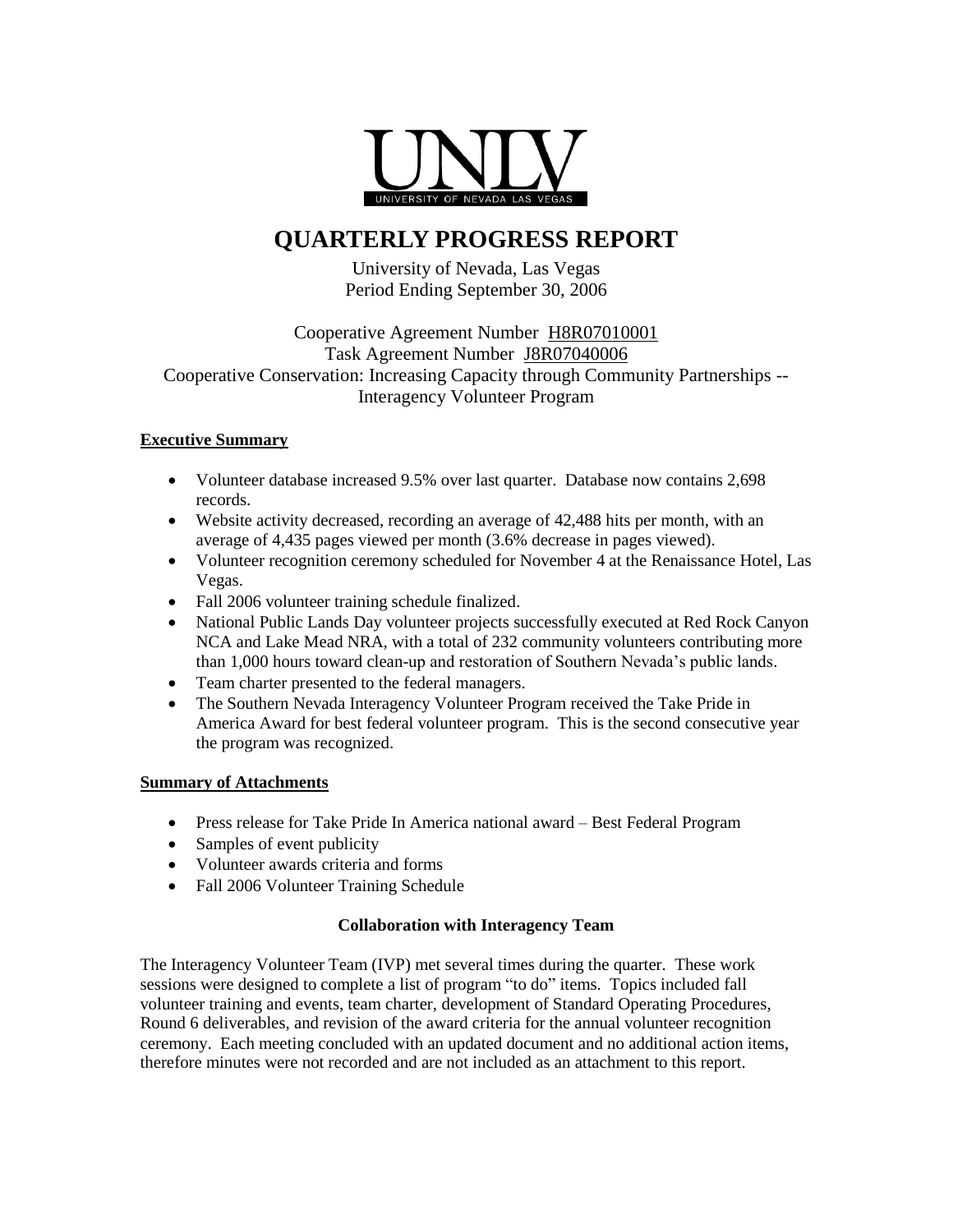#### **Volunteer Database**

The volunteer database is now populated with 2,698 records, an increase of 227 over last quarter *(see chart below)*. The majority of new records include e-mail addresses, thus enhancing our ability to efficiently reach and recruit community volunteers.



Testing and evaluation of a new database feature, Volunteer Information Center (VIC), is underway at Red Rock Canyon NCA Visitor Center to determine if productivity gains can be achieved by providing volunteers and coordinators with access to select information on the Volgistics database application. If implemented, selected volunteers would have the ability to update their personal information, schedule themselves for an assigned task, and log volunteer hours. Assignment coordinators would be able to schedule assigned volunteers. Longer term, Assignment Coordinators may be provided the ability to log volunteer hours for the volunteers they have been assigned. Upon completion of testing, Database Manager Chuck Williams will provide a final report, including recommendations.

#### **Public Relations and Outreach**

Public relations and outreach activities for the quarter include the following:

#### Take Pride in America Award

IVP team representatives traveled to Washington, D.C., in mid-September to participate in the 2006 Take Pride in America National Awards Ceremony. Twenty-eight individuals and groups were presented with awards in 11 different categories. The interagency program received the award for best federal volunteer program. This is the second consecutive year the interagency volunteer program was recognized in this category *(see attached press release).*

#### Program Publicity & Outreach

The program was promoted at the following community events this quarter:

- September 2, Harvest Fest at Red Rock Canyon NCA
- September 7, Earthwatch Fair at HSBC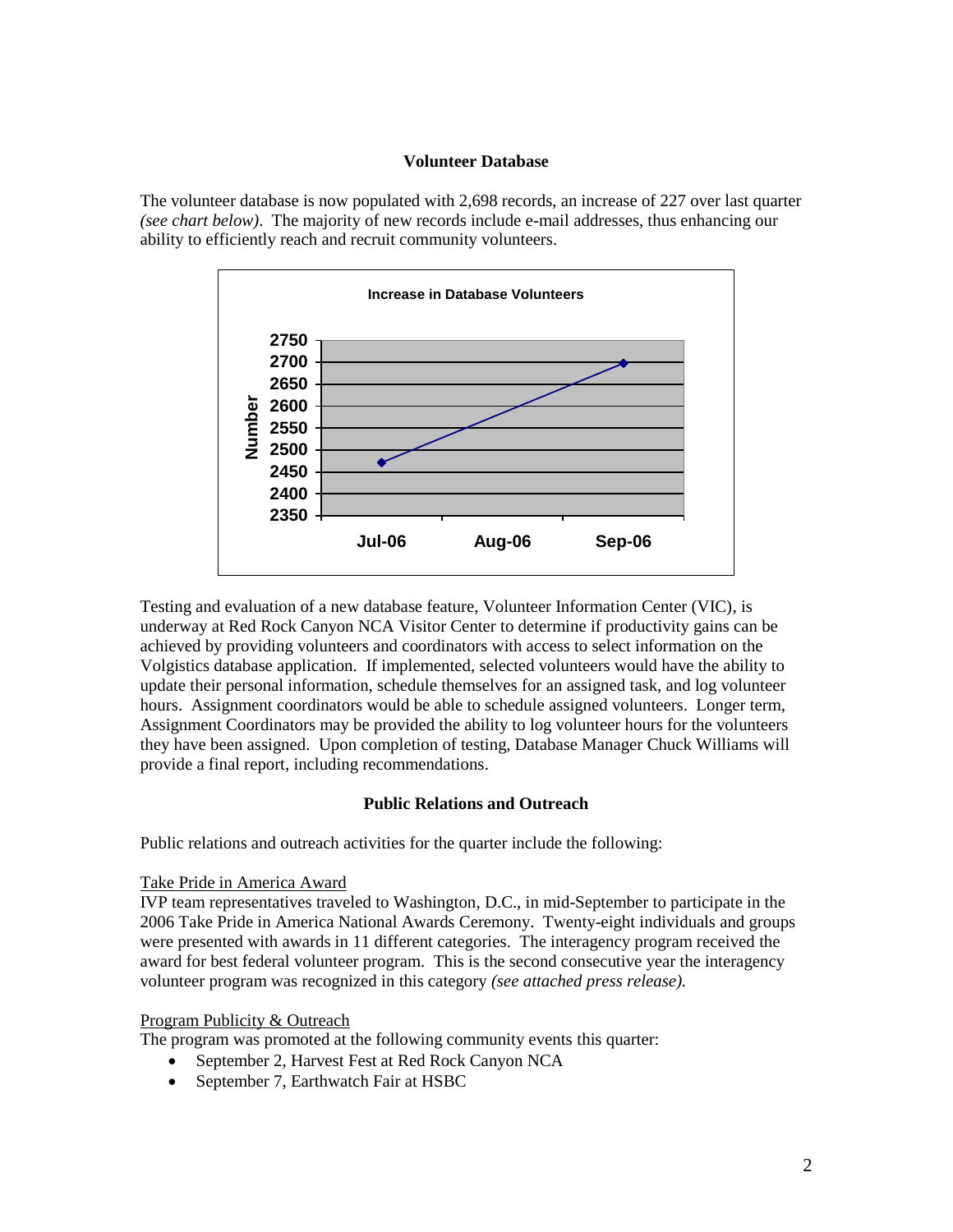• September 21, Community Service Fair at UNLV

#### Event Publicity

The following advertising, public relations, and outreach activities promoted two National Public Lands Day events**:**

- Promotional e-mail was sent to more than 1,100 database volunteers.
- Promotional flyer was developed, distributed by e-mail, and posted on community bulletin boards *(see attached*).
- Print ad was developed and published in the *Las Vegas Review-Journal* September 12 & 19 *(see attached*).
- News release was created and distributed to the general media and weekly newspapers *(see attached*).
- Media advisory was developed and distributed to daily/weekly newspapers and local TV affiliates *(see attached).*
- Radio spots were written and submitted to KNPR Radio. The 15-second promotional spots ran 84 times from September 11 through 23.
- Event details were posted to www.getoutdoorsnevada.org.

#### **Website**

Website activity for this reporting period decreased slightly, recording an average of 42,488 hits per month, with an average of 4,596 pages viewed per month *(see chart below).* More than 150 volunteers visited the website to register for a National Public Lands Day event. Several group representatives viewed event details on the website and called to register more than 50 members. To identify trends and continue to draw community volunteers and sponsors to the website, monthly tracking of website activity continues.



**Volunteer Recruitment, Recognition, and Training**

#### Recruitment

The IVP website, [www.getoutdoorsnevada.org,](http://www.getoutdoorsnevada.org/) in combination with the Volgistics volunteer database, continues to be a highly effective tool for recruiting and pre-registering volunteers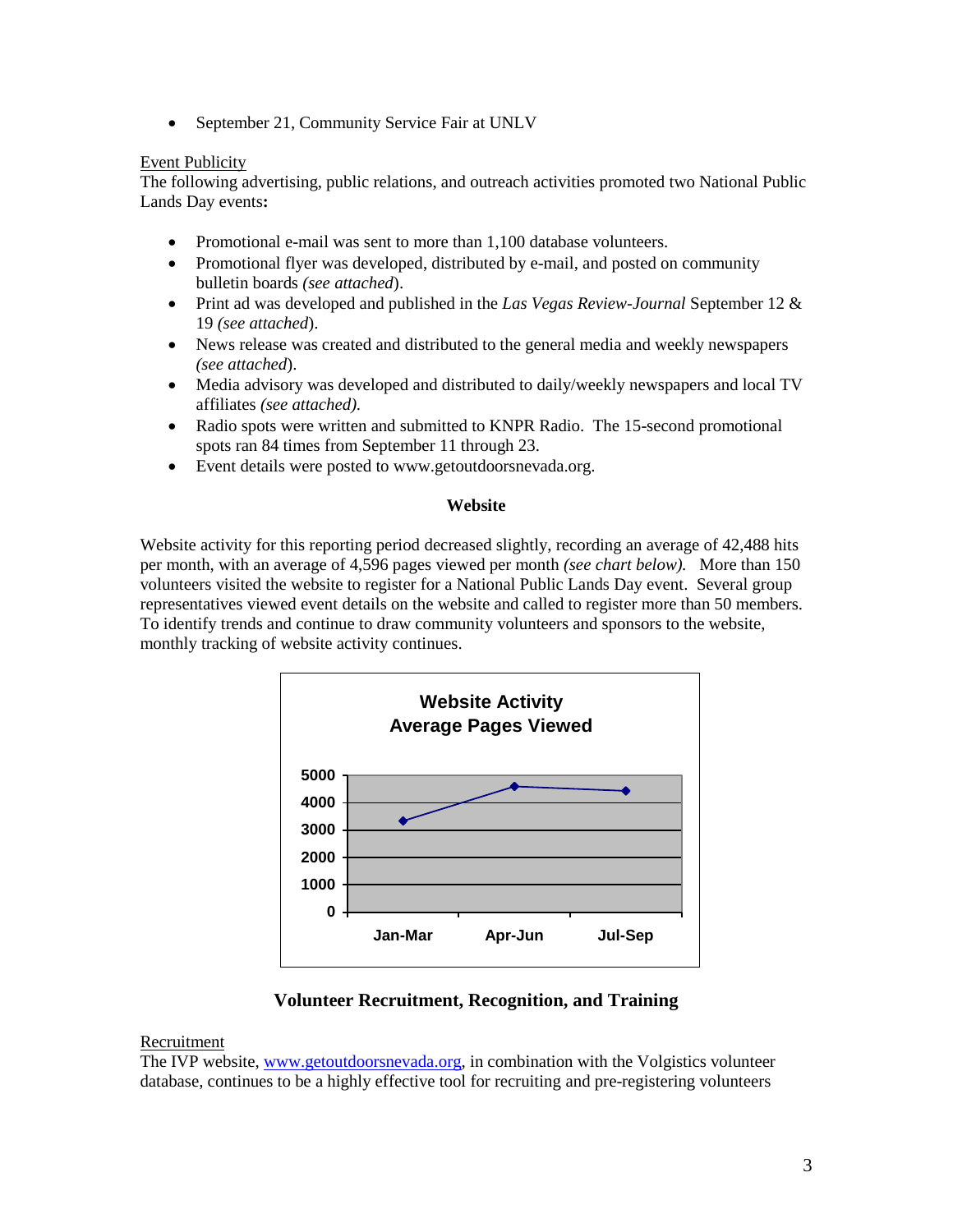needed for conservation events. As noted in our last quarterly report, an analysis of no-show rates was conducted to determine how to maximize event participation. This analysis reflected a higher participation rate for those volunteers registering within 30 days of an event than for those registering 60-90 days out. To test the validity of this observation, registration for two National Public Lands Day events was not opened until 30-days prior to the event. Early analysis of attendance figures indicates that the no-show rate was reduced to approximately 15% for the two September events, a significant improvement.

#### Recognition Ceremony

The second annual Volunteer Recognition Awards Ceremony will be held in Las Vegas on Saturday, November 4, from 9:00-11:00 a.m. at the Renaissance Hotel. The theme, "Our volunteers are gems. Thank you for saving our natural treasures," was developed by the interagency team. Project Manager Donna Grady is working with 15 undergraduate students in a senior capstone course in the College of Hotel Administration to plan and execute the logistics for this event. Doing so will provide a valuable learning process for the students as well as built-in staffing for the event.

The Interagency Volunteer Team reviewed and revised the volunteer award criteria and added two new categories: "Supervisor of the Year" and "Volunteer Group of the Year" *(see attached).* During the next quarter, the team will place a call for nominations and select recipients for the annual awards, which will be presented at the November 4 banquet.

#### Training Schedule

The following classes will be delivered to active volunteers throughout October and November 2006:

| <b>Volunteer Orientation</b>       | <b>Personal Safety</b>      |
|------------------------------------|-----------------------------|
| Archaeology                        | Map/Compass/GPS             |
| <b>First Aid/CPR</b>               | Spanish Trail               |
| Wild Horse and Burro               | <b>Rock Climbing</b>        |
| Native American Culture            | Geology                     |
| Reptiles                           | Defensive Driving           |
| <b>European Cultural Resources</b> | <b>Endangered Species</b>   |
| Leave No Trace                     | <b>Bloodborne Pathogens</b> |
| Astronomy                          | Winter Tails                |
| <b>Birds</b>                       |                             |

The training schedule *(see attached)* is posted at [www.getoutdoorsnevada.org](http://www.getoutdoorsnevada.org/) and volunteers are encouraged to register online. An e-mail announcing the training was sent to database volunteers. Similar training programs will be delivered to volunteers in the winter and spring of 2007. Planning for these programs will begin shortly**.**

#### **Volunteer Events**

Two volunteer events were held in celebration of 2006 National Public Lands Day. A total of 232 volunteers participated during these events and contributed more than 1,000 hours to improving Southern Nevada's public lands.